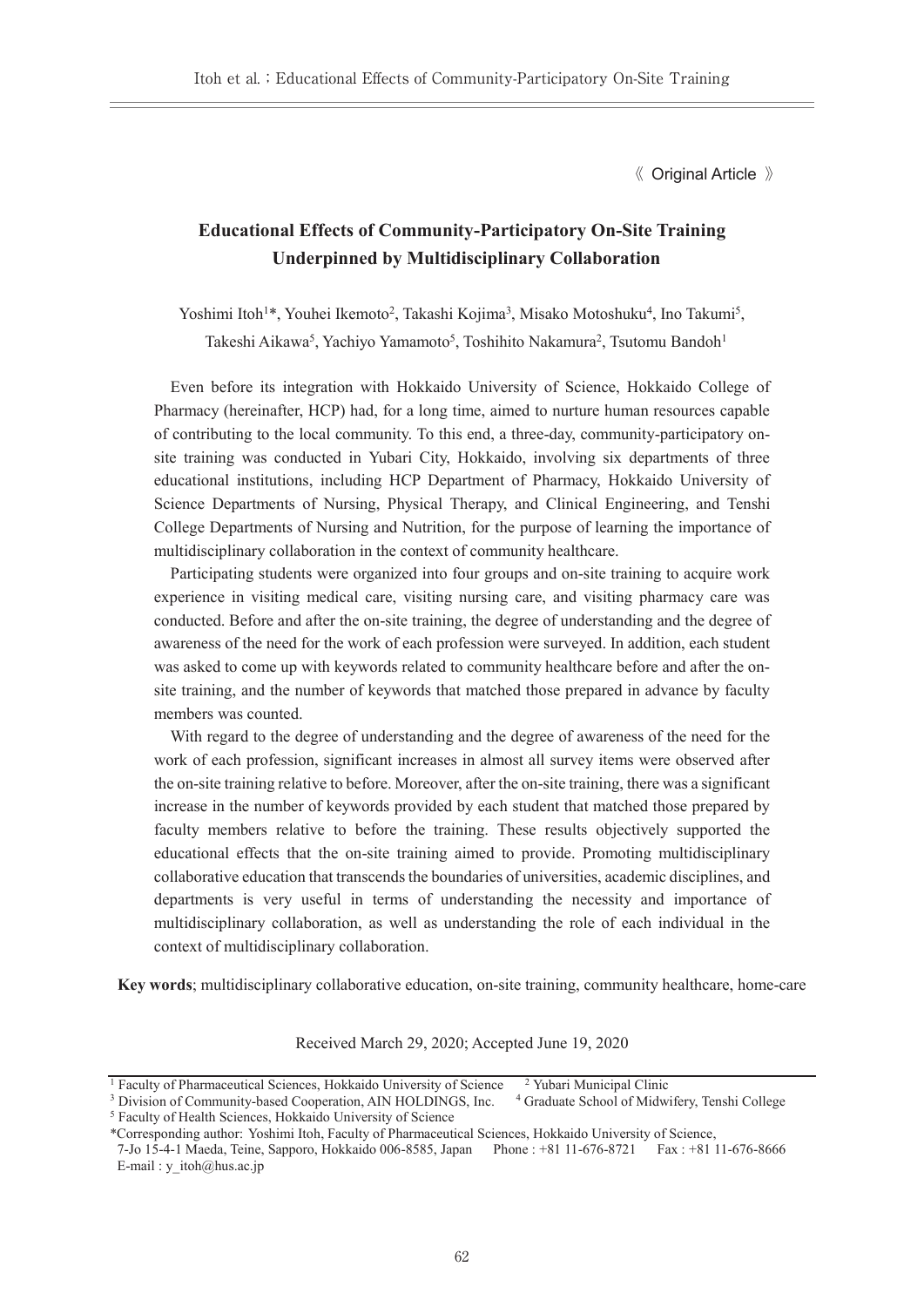## **1**. **Introduction**

As a result of the aging of society, medical care has become far more complex, and the Ministry of Health, Labour and Welfare of Japan has been promoting the development of a comprehensive community care system<sup>1)</sup>. This phenomenon has also increased the need for home-care in the community as well as for pharmacists to become involved in home-care in collaboration with physicians and nurses<sup>2)</sup>. Six-year undergraduate pharmacy education was implemented in FY2006, the aim of which was to train pharmacists who are able to work as a member of team-based healthcare and contribute to patient medical care and treatment as a specialist of pharmaceuticals. In FY2015, the Model Core Curriculum for Pharmacy Education was revised<sup>3)</sup> to include an "outcome-based" education" system as a requirement for pharmacy education. Among the 10 "Professional Core Competencies for Pharmacists" specified in this Core Curriculum are "inter-professional team care" and "community health and medical care", and these have become essential for future education.

Hokkaido College of Pharmacy (HCP; presently Hokkaido University of Science Faculty of Pharmaceutical Sciences) had, for a long time, offered education aimed at nurturing human resources capable of contributing to the local community. Even after its integration with Hokkaido University of Science (which, at that time, was composed of the Faculty of Health Sciences, the Faculty of Engineering, and the Faculty of Future Design) in April 2018, this educational policy has been upheld.

Previously, we reported the effects of providing

students opportunities for actual experiences at multiple medical institutions, nursing care and welfare facilities, and home-care sites in medically underserved areas. This endeavor has been initiated as part of the Good Practice Project of the Ministry of Education, Culture, Sports, Science and Technology, with the full cooperation of Yubari Municipal Clinic in Yubari City, Hokkaido, since 20074).

In addition, in our on-site training entitled, "Learn with multidisciplinary students! – Hands-on community healthcare," which has been conducted since 2009 in the same city (Yubari City), student volunteers experienced home-care during spring vacation for the purpose of learning the importance of multidisciplinary collaboration in the community healthcare setting.

Previously, HCP also jointly offered on-site training with the Department of Nursing and the Department of Nutrition, Faculty of Nursing and Nutrition at Tenshi College (Sapporo City; hereinafter, Tenshi College Departments of Nursing and Nutrition), which has concluded an interinstitutional collaborative education and research agreement with HCP. The contents of the on-site training as well as its educational effects have been reported elsewhere<sup>5)</sup>.

This time, a total of six departments at three educational institutions, including HCP Department of Pharmacy, Tenshi College Departments of Nursing and Nutrition, and new participants, namely, the Department of Nursing, the Department of Physical Therapy, and the Department of Clinical Engineering of the Faculty of Health Sciences at Hokkaido University of Science (hereinafter, Hokkaido University of Science Departments of Nursing, Physical Therapy, and Clinical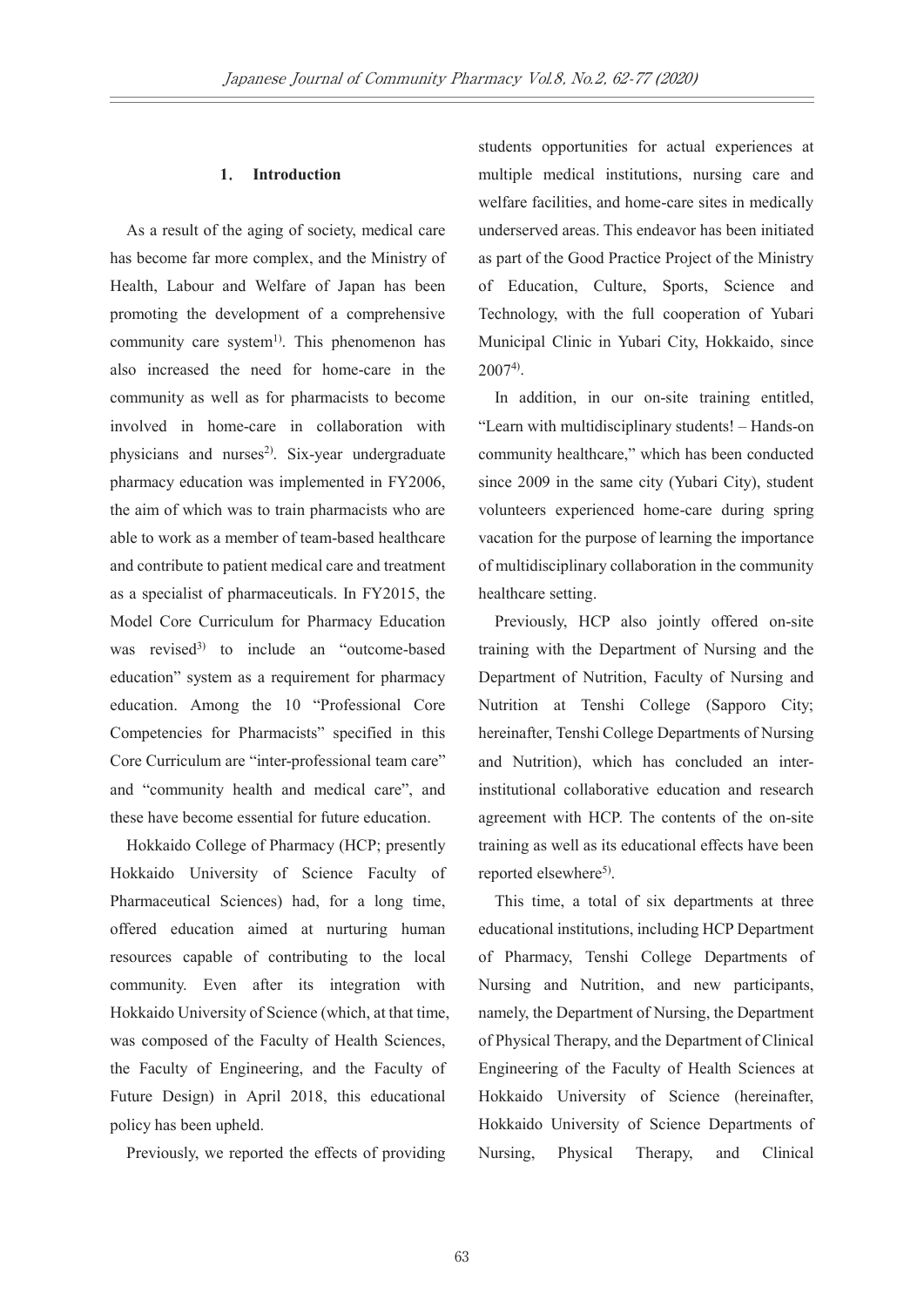Engineering), jointly conducted a three-day on-site training targeting the students of these departments, in collaboration with Yubari Municipal Clinic and AIN Pharmaciez, Inc., both of which have concluded a community-based collaboration agreement (the agreement has been continued even after the integration) with HCP. Herein we report the implementation of this community-participatory on-site training.

### **2. Methods**

# 1. On-site training

# 1) Participants

The participants were 28 first- to third-year students (11 males and 17 females) from six departments at three educational institutions (i.e., HCP Department of Pharmacy; Hokkaido University of Science Departments of Nursing, Physical Therapy, and Clinical Engineering; and Tenshi College Departments of Nursing and Nutrition), who wished to attend the present training.

The participants included 14 second-year students from HCP Department of Pharmacy; six first- and second-year students, three first-year students, and one first-year student from Hokkaido University of Science Department of Nursing, Department of Physical Therapy, and Department of Clinical Engineering, respectively; and two secondyear students and two third-year students from Tenshi College Department of Nursing and Department of Nutrition, respectively.

### 2) Implementation period

The on-site training was performed for a threeday period spanning March 3 through 5, 2018.

# 3) Implementation site

The on-site training was conducted at Yubari

Municipal Clinic, a long-term healthcare facility located in Yubari, and patients' homes, and consisted of the following items: visiting medical care, visiting nursing care, and physical and occupational therapy (Yubari Municipal Clinic); watching nutritionists perform food intake observation (long-term healthcare facility); visiting pharmacy care (AIN Pharmaciez, Inc.); and clinical engineering work.

### 4) Implementation method

Prior to the on-site training period, a 60-minute introductory lecture was given at each educational institution. On the first day of the on-site training, a 60-minute guidance was provided at Yubari Municipal Clinic. The students were organized into four groups of seven students each, in a manner that ensured an even distribution of students from different departments/years to the extent possible, and the training was conducted.

The outline of the on-site training is shown in Figure 1.

The contents of the on-site training included the following: accompanying staff during visiting medical care/visiting nursing care/visiting pharmacy care; experiencing the work of physical or occupational therapists; watching nutritionists perform food intake observation; and experiencing the work of clinical engineers (Table 1).

As for "accompanying staff during visiting medical care/visiting nursing care/visiting pharmacy care" and "experiencing the work of physical or occupational therapists", each of these was a three-hour on-site training and students participated by rotation. Regarding "watching nutritionists perform food intake observation", this was carried out during lunchtime over the course of the three-day training period.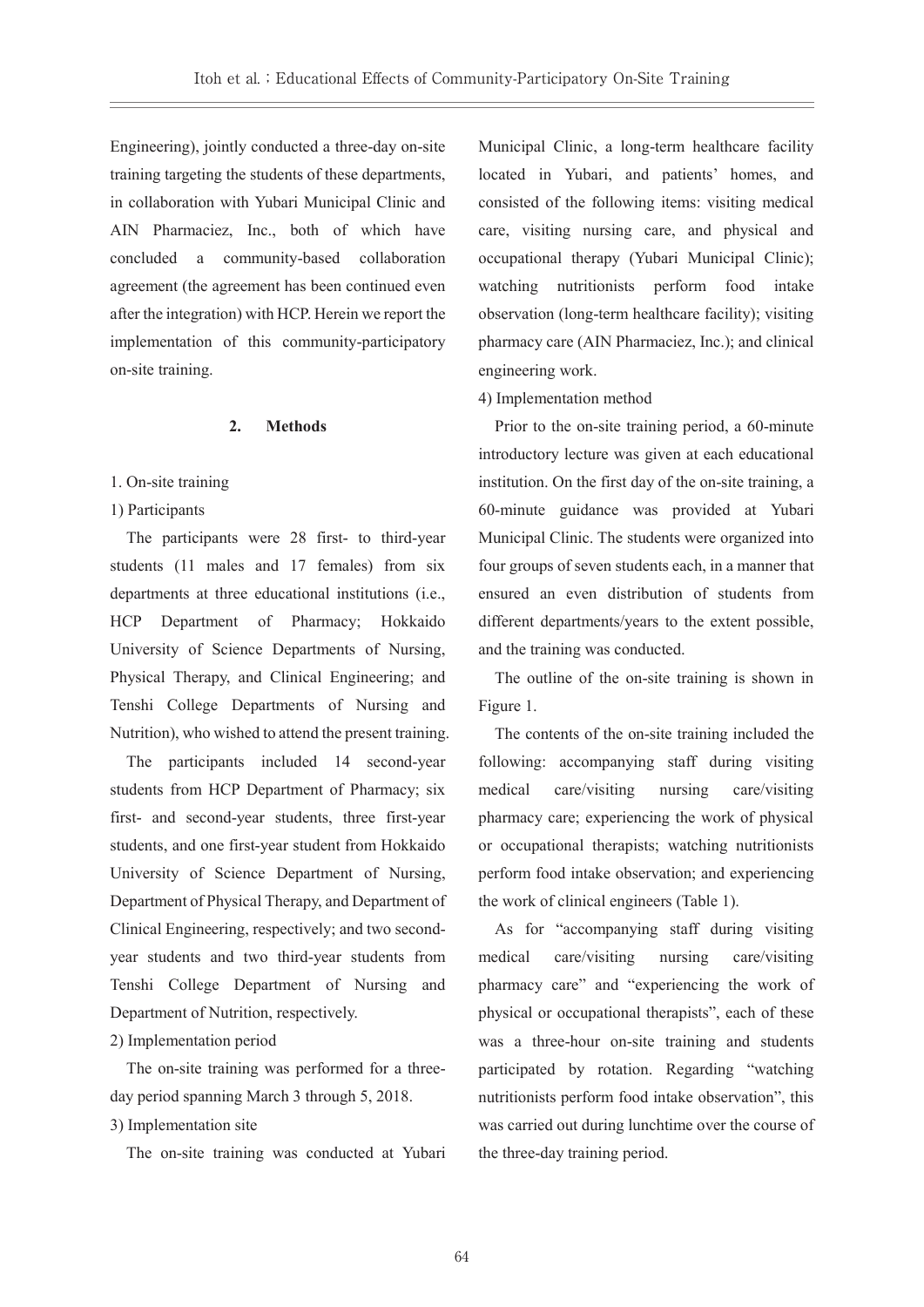|                                                                                        | 5th (Mon)                                          |                                                                      |                                                                                                                          |                                                                               | 6th (Tue)                                                                   |                                                             |                                                                           |                                                                             | 7th (Wed)                |                                                                     |                                                                  |  |  |
|----------------------------------------------------------------------------------------|----------------------------------------------------|----------------------------------------------------------------------|--------------------------------------------------------------------------------------------------------------------------|-------------------------------------------------------------------------------|-----------------------------------------------------------------------------|-------------------------------------------------------------|---------------------------------------------------------------------------|-----------------------------------------------------------------------------|--------------------------|---------------------------------------------------------------------|------------------------------------------------------------------|--|--|
|                                                                                        | am<br>$9:00-$<br>12:00                             | Lunch<br>break                                                       | pm<br>$13:00-$<br>16:00                                                                                                  | Other                                                                         | am<br>$9:00-$<br>12:00                                                      | Lunch<br>break                                              | pm<br>$13:00-$<br>16:00                                                   | Other                                                                       | am<br>$9:00 -$<br>12:00  | Lunch<br>break                                                      | pm<br>$13:00-$<br>15:30                                          |  |  |
| Visiting<br>medical<br>care                                                            | Travel<br>from<br>Sapporo<br>to Yubari<br>Guidance | Watch<br>nutritionis-<br>ts perform<br>food<br>intake<br>observatio- | $\mathcal{C}$                                                                                                            | $16:00-$<br>17:00<br>Watch<br>"conference<br>video"                           | B                                                                           | Watch<br>nutrition-<br>ists<br>perform<br>food<br>intake    | A                                                                         | $16:00 -$<br>17:15<br>Supplemen-<br>tary<br>lectures:<br>-Clinical          | $\overline{D}$           | Watch<br>nutritionis-<br>ts perform<br>food<br>intake<br>observati- | Presentati-<br>on/<br>Discussion/<br>Summary<br>(60)<br>minutes) |  |  |
| Visiting<br>nursing<br>care                                                            | Ouestionn-<br>aire<br>survey                       | n at the<br>long-term<br>healthcare<br>facility<br>(Group 1)<br>(15) | B                                                                                                                        | (30)<br>minutes)<br>Supplemen-<br>tary<br>lectures:                           | A                                                                           | observat-<br>ion at<br>the long-<br>term<br>healthca-<br>re | D                                                                         | engineer<br>-Hospital<br>pharmacist<br>-Community<br>pharmacist<br>-Dentist | $\mathcal{C}$            | on at the<br>long-term<br>healthcare<br>facility<br>(Group<br>3)    | Ouestionn-<br>aire<br>survey<br>$15:30-$                         |  |  |
| Visiting<br>pharmacy<br>care                                                           |                                                    | minutes)                                                             |                                                                                                                          | - Visiting<br>nurse<br>- Physician<br>$19:00-$                                | D                                                                           | facility<br>(Group 2)<br>(15)<br>minutes)                   | $\mathcal{C}$                                                             | $19:00-$<br>20:00<br>Discussion/<br>Preparation                             | A<br>٠<br>$\overline{B}$ | (15)<br>minutes)                                                    | Travel<br>from<br>Yubari to<br>Sapporo                           |  |  |
| Occupatio-<br>nal<br>therapy/<br>Experienci-<br>ng home-<br>based<br>oxygen<br>therapy |                                                    |                                                                      | (Occupati-<br>onal<br>therapy)<br>$\mathbf{A}$<br>Visit<br>patient at<br>home<br>$\mathbf D$<br>Rehabilita-<br>tion room | 20:00<br>Discussion<br>Preparation<br>for<br>presentation<br>(60)<br>minutes) | (Occupati-<br>onal<br>therapy)<br>$\mathcal{C}$<br>Rehabilita-<br>tion room |                                                             | (Experien-<br>cing<br>home-<br>based<br>oxygen<br>therapy)<br>$\mathbf B$ | for<br>presentation<br>(60)<br>minutes)                                     |                          |                                                                     |                                                                  |  |  |

Figure 1 Outline of on-site training

Lecture contents:

Visiting nurse: Content of work in visiting nursing care setting, multidisciplinary collaboration (15 minutes)

Physician: Content of work in visiting medical care setting, multidisciplinary collaboration (15 minutes)

Clinical Engineer: Content of work in community healthcare setting (30 minutes)

Hospital pharmacist: Content of work in community healthcare setting, pharmacist-pharmacist collaboration (15 minutes) Community pharmacist: Content of work in visiting pharmacy care setting, multidisciplinary collaboration, inter-facility collaboration (15 minutes)

Dentist: Content of work in visiting dental care setting (15 minutes)

Groups: Group A,  $n = 7$ ; Group B,  $n = 7$ ; Group C,  $n = 7$ ; Group D,  $n = 7$ 

(watch nutritionists perform food intake observation at long-term healthcare facility: Group 1,  $n = 9$ ; Group 2,  $n = 9$ ; Group 3,  $n = 10$ 

| <b>Item</b>                       | Content                                                                                                     |
|-----------------------------------|-------------------------------------------------------------------------------------------------------------|
| Visiting medical care             | Accompanying staff during visiting medical care in home-care setting                                        |
| Visiting nursing care             | Accompanying staff during visiting nursing care in home-care setting                                        |
| Visiting pharmacy care            | Accompanying staff during visiting pharmacy care in home-care setting                                       |
| Physical and occupational therapy | Experiencing the work of physical or occupational therapists in home-care or<br>rehabilitation room setting |
| Work of nutritionists             | Watching nutritionists perform food intake observation at a long-term<br>healthcare facility                |
| Clinical engineering work         | Experiencing the work of clinical engineers in home-care setting (experience)<br>home-based oxygen therapy) |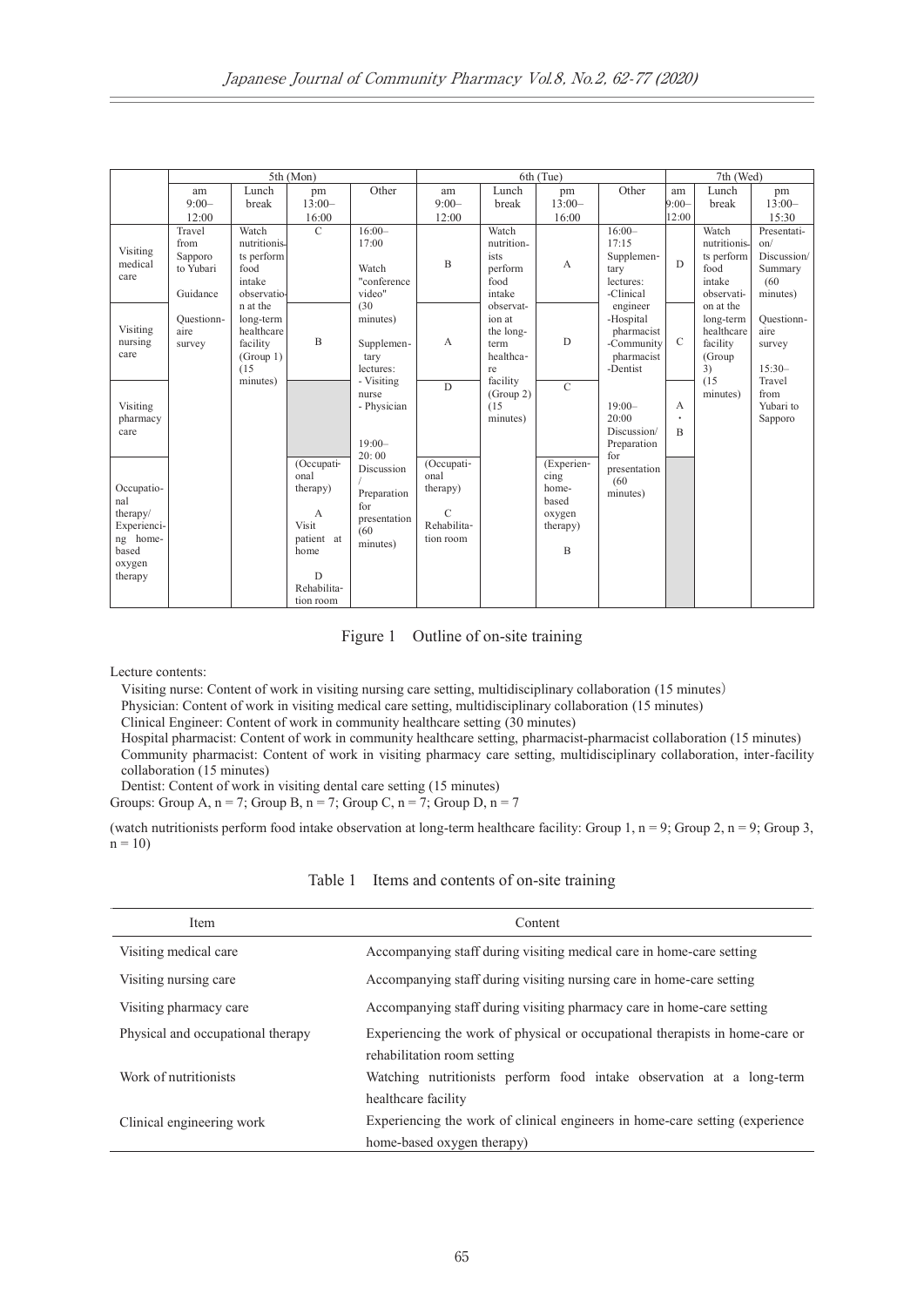As regards "experiencing the work of clinical engineers", only one group was able to participate; thus, a lecture and hands-on equipment experience were provided to all students after completing the work experience on the 2nd day. After completing the work experience on the 1st and 2nd days, a roughly 60-minute-long supplementary lecture of the above contents was held, followed by a discussion. In the supplementary lecture, the work content of each profession was explained from the perspective of each department/unit involved in community healthcare and visiting care. After that, the students participated in a question and answer session and discussion to address questions arising from their experiences and share their experiences.

Furthermore, after completing the work experience and the supplementary lecture on the 1st and 2nd days, each of the members of the four groups discussed what they had experienced by group, and summarized their discussions at the accommodation facility in Yubari City. Then, after completing their on-site training on the 3rd day, in front of all participants, the students made a presentation of the results of their group discussion as well as their future academic goals and aspirations when they become members of the society in their respective professions.

Due to scheduling conflicts, it was difficult for all of the students to participate in the on-site training held at Yubari Municipal Clinic. Accordingly, students watched the conference video.

### 2. Questionnaire survey

## 1) Methods

Questionnaire surveys were conducted before and after the on-site training (after guidance in the morning of the 1st day, and after the presentation in the afternoon of the 3rd day), regarding the degree of understanding and the degree of awareness of the need for each content on a 7-point scale (I don't think so at all  $\rightarrow$  I strongly think so). In addition, the questionnaire also had a free comment section regarding community healthcare and home-care.

Moreover, each student was asked to come up with keywords regarding community healthcare before and after the on-site training, and points were calculated for each student in the following manner: when a keyword the student came up with matched one of those prepared in advance by two faculty members, one point was given. With regards to the keywords, their validity was examined after they were presented by faculty members. The faculty members referred to the literature when they found it difficult to determine the validity of the keywords. These points were used as a measure of educational effects.

The questionnaire used before the on-site training comprised seven questions pertaining to the degree of understanding and the degree of awareness of need; four questions pertaining only to the degree of understanding, and 13 other questions; the questionnaire also contained a free comment section for three items and an entry column for keywords.

The questionnaire used after the on-site training comprised seven questions pertaining to the degree of understanding and the degree of awareness of need; four questions pertaining only to the degree of understanding, and 15 other questions, with a free comment section for seven items and an entry column for keywords.

The main items in the questionnaire were as follows:

- About community healthcare and home-care
- The role of each profession (physician, nurse,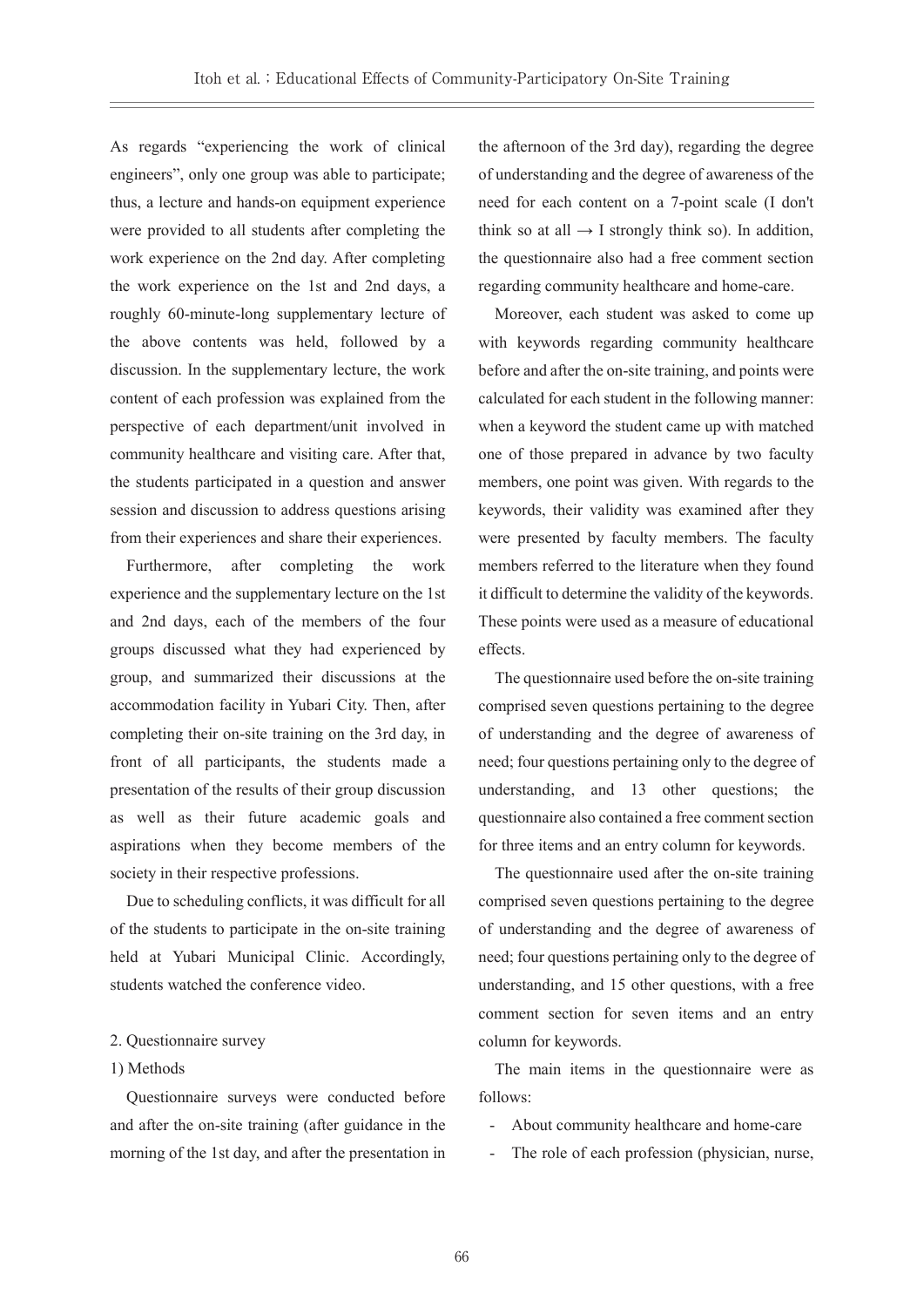pharmacist, occupational (physical) therapist, clinical engineer) in the community and homecare settings

- Multidisciplinary collaboration (physician nurse - nutritionist - pharmacist - occupational (physical) therapist - clinical engineer)

A portion of the questionnaire used before the onsite training is shown in Figure 2.

2) Collection of questionnaires

All students answered the items in the questionnaires for both before and after the on-site training.

| Please describe or rate your response on a 7-point scale<br>$(1: I don't think so at all \rightarrow 7: I strongly think so)$ |                          |              |                |                |                     |                |   |   |
|-------------------------------------------------------------------------------------------------------------------------------|--------------------------|--------------|----------------|----------------|---------------------|----------------|---|---|
|                                                                                                                               |                          |              |                |                |                     |                |   |   |
| 1. What motivated you to participate in this on-site training?                                                                |                          |              |                |                |                     |                |   |   |
| 2. What is your idea of "community healthcare"?                                                                               |                          |              |                |                |                     |                |   |   |
|                                                                                                                               |                          |              |                |                |                     |                |   |   |
| 3. What do you want to learn through this on-site training?                                                                   |                          |              |                |                |                     |                |   |   |
|                                                                                                                               |                          |              |                |                |                     |                |   |   |
| 4. About community healthcare                                                                                                 |                          |              |                |                |                     |                |   |   |
|                                                                                                                               | I understand.            |              |                |                | $1 \t2 \t3 \t4 \t5$ |                | 6 | 7 |
|                                                                                                                               | I think it is necessary. |              |                |                | $1 \t2 \t3 \t4 \t5$ |                | 6 | 7 |
| 5. About home-care                                                                                                            |                          |              |                |                |                     |                |   |   |
| - Visiting medical care (physician):                                                                                          | I understand.            | 1            | $\mathbf{2}$   | 3              | $\overline{4}$      | 5              | 6 | 7 |
|                                                                                                                               | I think it is necessary. | $\mathbf{1}$ | $\overline{2}$ |                | $3 \quad 4$         | 5              | 6 | 7 |
| - Visiting nursing care (nurse):                                                                                              | I understand.            | $\mathbf{1}$ | $\mathbf{2}$   |                | $3 \quad 4 \quad 5$ |                | 6 | 7 |
|                                                                                                                               | I think it is necessary. | $\mathbf{1}$ | $\overline{2}$ |                | $3\quad 4$          | $\overline{5}$ | 6 | 7 |
| - Visiting pharmacy care (pharmacist): I understand.                                                                          |                          | $\mathbf{1}$ | $\mathbf{2}$   |                | $3\quad 4$          | $\overline{5}$ | 6 | 7 |
|                                                                                                                               | I think it is necessary. | $\mathbf{1}$ | 2 <sup>1</sup> | 3 <sup>1</sup> | $\overline{4}$      | 5 <sup>1</sup> | 6 | 7 |
| 6. About each profession in community healthcare                                                                              |                          |              |                |                |                     |                |   |   |
| - Role of each profession (physician, nurse, pharmacist, occupational (physical) therapist,                                   |                          |              |                |                |                     |                |   |   |
| clinical engineer) in home-care setting:                                                                                      |                          |              |                |                |                     |                |   |   |
|                                                                                                                               | I understand.            |              |                |                | $1 \t2 \t3 \t4 \t5$ |                | 6 | 7 |
|                                                                                                                               |                          |              |                |                |                     |                |   |   |
|                                                                                                                               |                          |              |                |                |                     |                |   |   |
| 7. About intention to contribute<br>- I would like to contribute to community healthcare.                                     |                          |              |                |                |                     |                |   |   |

Figure 2 Example of questionnaire used before on-site training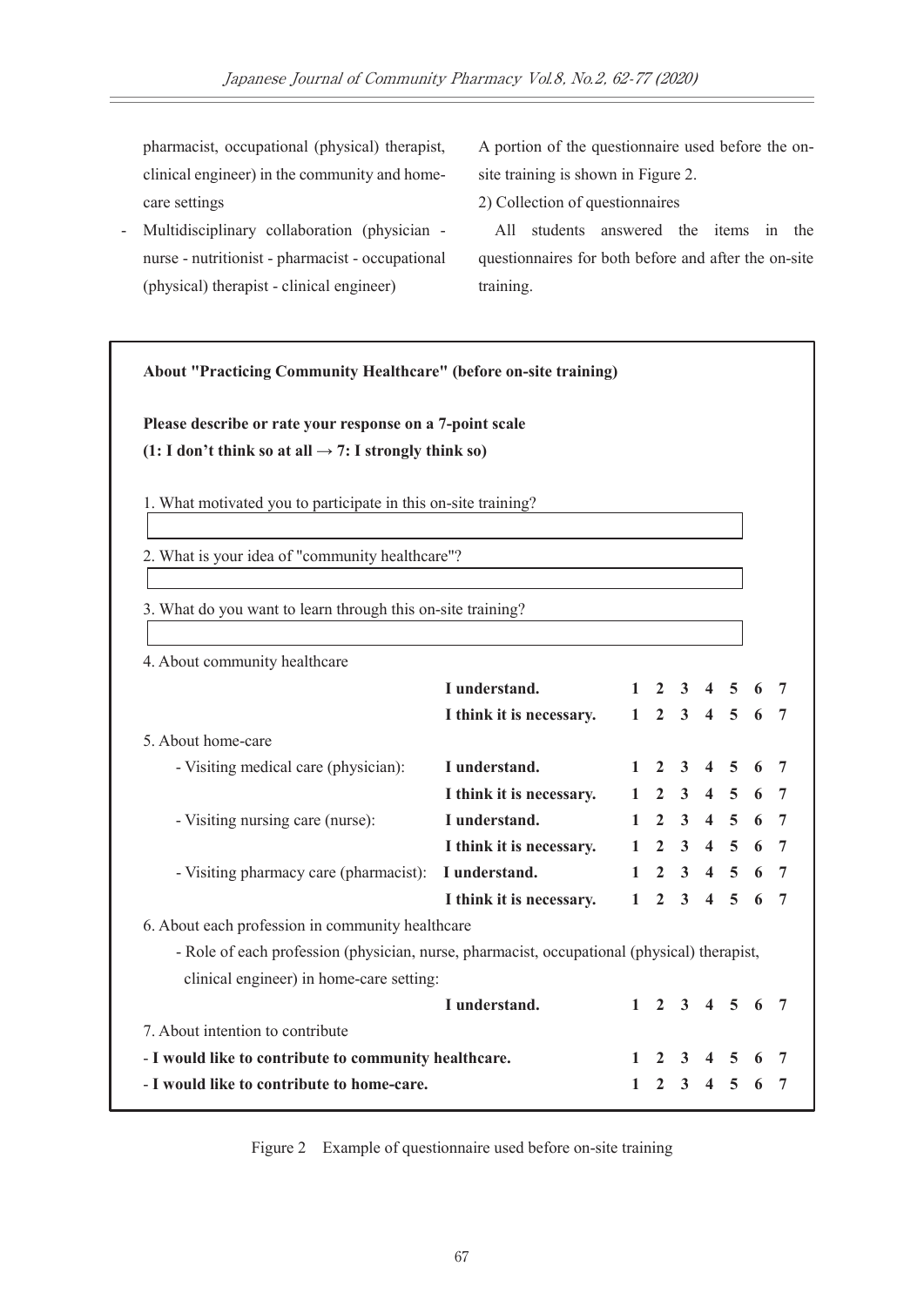## 3) Data analysis

Questionnaire scores are presented as means ± standard error (S.E.). Comparisons of scores before and after the on-site training were performed using the paired t-test, and  $p < 0.05$  was considered statistically significant.

It should be noted that because some departments had a small number of students, when performing data analyses by department, the total number of students from the Department of Nursing and the Department of Nutrition was used for Tenshi College, and the Department of Clinical Engineering at Hokkaido University of Science was excluded.

# 4) Ethical considerations

This study was conducted after receiving approval that no application to the Ethics Committee of Yubari Municipal Clinic was necessary.

With regard to informed consent, the purpose, methods, consent by free will, and privacy protection were explained, and the study was conducted after obtaining informed consent.

## **3. Results**

# 1. Work of each profession in home-care setting

Before the on-site training, the scores for the degree of understanding of "visiting medical care", "visiting nursing care", and "visiting pharmacy care" were low at  $3.82 \pm 1.19$ ,  $3.89 \pm 1.20$ , and  $3.93 \pm 1.33$ , respectively. On the other hand, the scores for the awareness of the need for each of those were high at  $6.18 \pm 1.02$ ,  $6.29 \pm 1.05$ , and  $6.07 \pm 1.12$ , respectively.

After the on-site training, the scores for the degree of understanding of each of the above items significantly increased  $(5.46 \pm 0.84, 5.61 \pm 0.99,$ and  $5.71 \pm 1.08$ , respectively). Similarly, the scores for the degree of awareness of the need for each of the above items also increased (6.75  $\pm$  0.59, 6.75  $\pm$ 0.59, and  $6.71 \pm 0.60$ , respectively) (Table 2).

|                                                                                                                                                               |                             | I understand.   |   | I think it is necessary.                                                                  |                 |             |  |
|---------------------------------------------------------------------------------------------------------------------------------------------------------------|-----------------------------|-----------------|---|-------------------------------------------------------------------------------------------|-----------------|-------------|--|
| Survey item<br>(Question contents in the questionnaire)                                                                                                       | Before on-<br>site training | After on-       |   | Significant Before on-<br>site training difference site training site training difference | After on-       | Significant |  |
| Visiting medical care                                                                                                                                         | $3.82 \pm 1.19$             | $5.46 \pm 0.84$ | * | $6.18 \pm 1.02$                                                                           | $6.75 \pm 0.59$ | *           |  |
| Visiting nursing care                                                                                                                                         | $3.89 \pm 1.20$             | $5.61 \pm 0.99$ | * | $6.29 \pm 1.05$                                                                           | $6.75 \pm 0.59$ | *           |  |
| Visiting pharmacy care                                                                                                                                        | $3.93 \pm 1.33$             | $5.71 \pm 1.08$ | * | $6.07 \pm 1.12$                                                                           | $6.71 \pm 0.60$ | $\ast$      |  |
| Role of each profession (physician, nurse, pharmacist,<br>occupational (physical) therapist, clinical engineer)<br>in home-care setting                       | $3.89 \pm 1.34$             | $5.64 \pm 0.95$ | * |                                                                                           |                 |             |  |
| Multidisciplinary collaboration (physician - nurse -<br>nutritionist - pharmacist - occupational (physical) $4.46 \pm 1.32$<br>therapist - clinical engineer) |                             | $5.82 \pm 0.86$ | * | $6.54 \pm 0.79$                                                                           | $6.64 \pm 0.73$ | N.S.        |  |
| Information sharing in multidisciplinary collaboration $4.29 \pm 1.18$<br>(e.g., conferences)                                                                 |                             | $5.68 \pm 1.02$ | * | $6.50 \pm 0.79$                                                                           | $6.82 \pm 0.61$ | *           |  |
| Community healthcare                                                                                                                                          | $4.14 \pm 1.15$             | $5.46 \pm 0.88$ | * | $6.39 \pm 1.07$                                                                           | $6.75 \pm 0.52$ | *           |  |
| Home-care (as a whole)                                                                                                                                        | $4.36 \pm 1.16$             | $5.32 \pm 1.06$ | * | $6.43 \pm 0.92$                                                                           | $6.64 \pm 0.73$ | N.S.        |  |

Table 2 Changes in degree of understanding and degree of awareness of need before and after on-site training

Mean  $\pm$  S.E., n = 28,\*:  $p$  < 0.05 (before on-site training vs. after on-site training), N.S.: not significant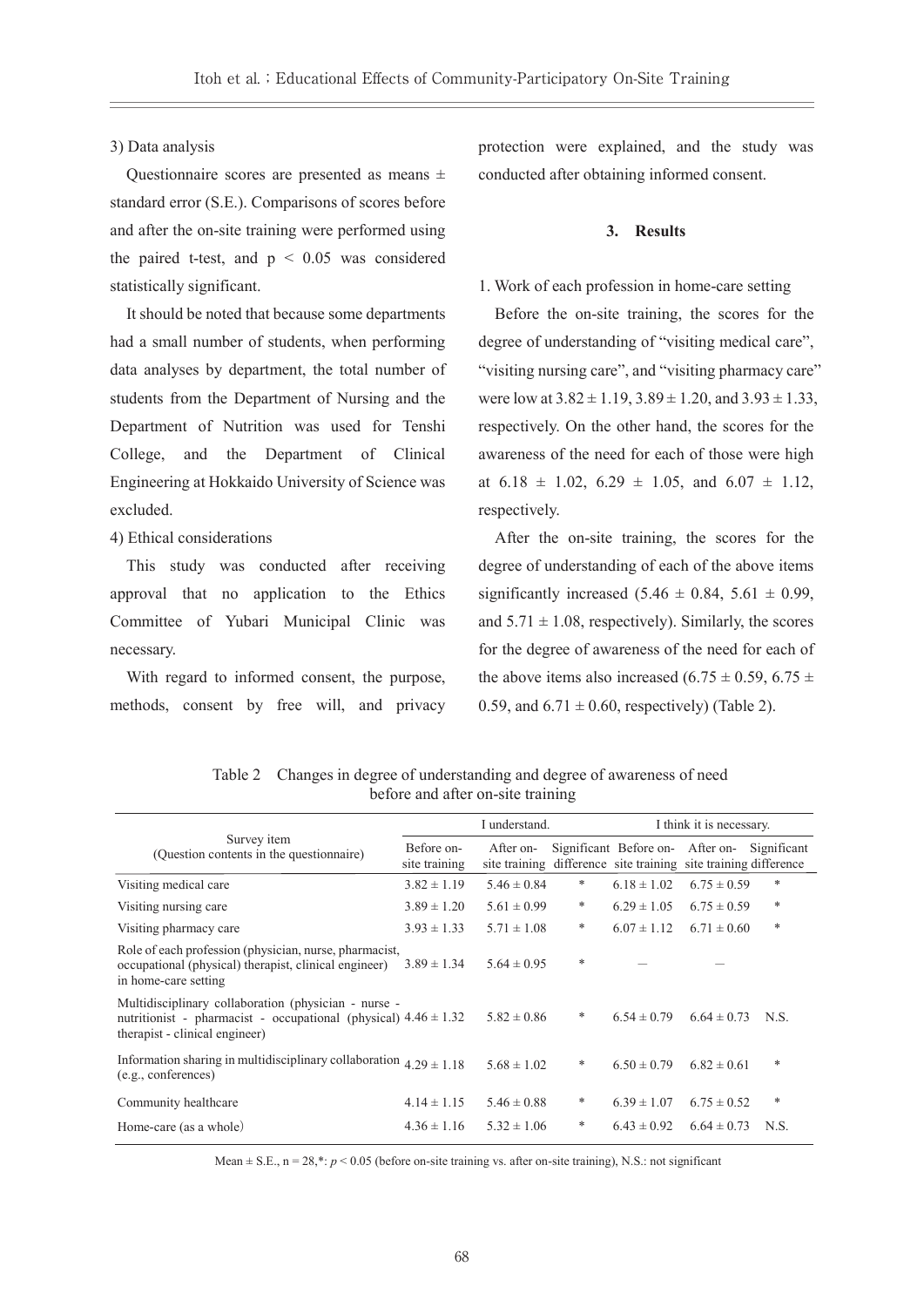With respect to "visiting pharmacy care", we plotted the degree of understanding against the degree of awareness of the need for such care. Before the on-site training, the degree of understanding was low, whereas the degree of awareness of need was high. After the on-site training, both the degree of understanding and the degree of awareness of need increased (Figure 3). Although data are not shown, similar trends were observed for "visiting medical care" and "visiting nursing care."

## 2. Role of each profession in home-care setting

The score for the degree of understanding of the "role of each profession in home-care setting (physician, nurse, pharmacist, occupational (physical) therapist, clinical engineer)" was significantly increased after the on-site training relative to before, from  $3.89 \pm 1.34$  to  $5.64 \pm 0.95$ (Table 2).

3. Multidisciplinary collaboration and information sharing among various professions

With respect to "multidisciplinary collaboration (physician - nurse - nutritionist - pharmacist occupational (physical) therapist - clinical engineer)" among various professions, before the on-site training, the score for the degree of understanding was low  $(4.46 \pm 1.32)$  compared with the score for the degree of awareness of need  $(6.54 \pm 0.79)$ , but after the on-site training, the score for the degree of understanding was significantly increased  $(5.82 \pm$ 0.86). However, there was no significant difference in scores for the degree of awareness of need before and after the on-site training  $(6.54 \pm 0.79)$  and  $(6.64)$  $\pm$  0.73, respectively) (Table 2).



Figure 3 Degree of understanding vs. degree of awareness of need for visiting pharmacy care O before on-site training,  $\bullet$  after on-site training, n = 28 Each point may contain duplicates

With respect to "information sharing in multidisciplinary collaboration (e.g., conferences)", before the on-site training, the score for the degree of understanding was low  $(4.29 \pm 1.18)$  compared with the score for the degree of awareness of need  $(6.50 \pm 0.79)$ , but after the on-site training, the scores for both were significantly increased (5.68  $\pm$ 1.02 and  $6.82 \pm 0.61$ , respectively) (Table 2).

We also analyzed by department the scores for the degree of understanding of "multidisciplinary collaboration (physician - nurse - nutritionist pharmacist - occupational (physical) therapist clinical engineer)" among various professions. Significant increases were observed after the on-site training relative to before for all departments except Hokkaido University of Science Department of Nursing (Figure 4).

4. Regarding community healthcare and home-care With respect to "community healthcare", before the on-site training, the score for the degree of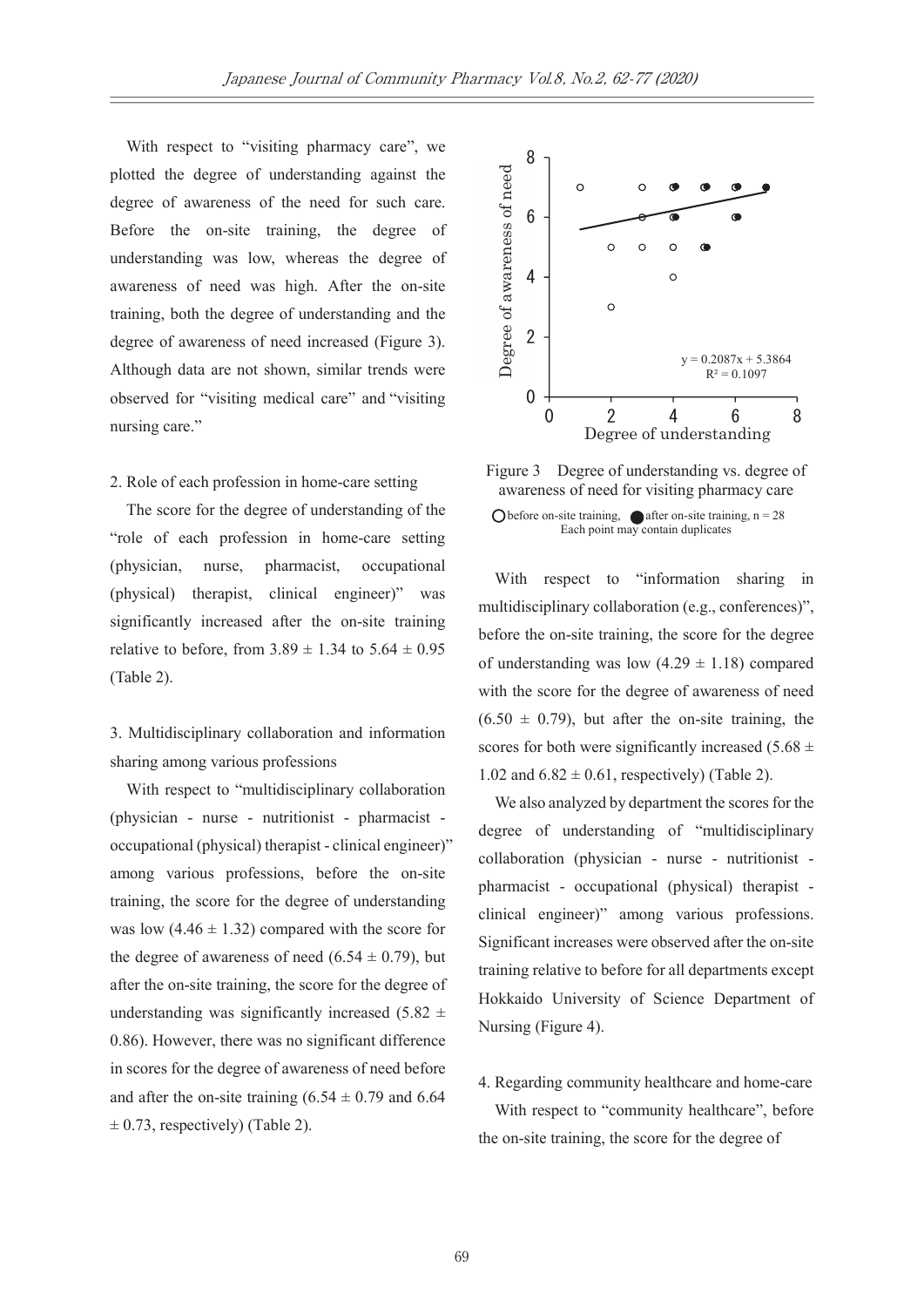

Figure 4 Changes in degree of understanding of multidisciplinary collaboration before and after on-site training

| Scor<br>$\ddot{4}$<br>$2 -$<br>$0 -$<br>Before                                                                                                                                                                                                                                                                                                                                                                                                                                                                                                                                                                                                                                                                                                                                | After                                                   | Score<br>4-<br>21<br>0 <sup>1</sup><br>Before       | After           | Score<br>4<br>$2^{\circ}$<br>$\mathbf{0}$<br>Before | After                     |                           |  |  |  |  |
|-------------------------------------------------------------------------------------------------------------------------------------------------------------------------------------------------------------------------------------------------------------------------------------------------------------------------------------------------------------------------------------------------------------------------------------------------------------------------------------------------------------------------------------------------------------------------------------------------------------------------------------------------------------------------------------------------------------------------------------------------------------------------------|---------------------------------------------------------|-----------------------------------------------------|-----------------|-----------------------------------------------------|---------------------------|---------------------------|--|--|--|--|
| D)                                                                                                                                                                                                                                                                                                                                                                                                                                                                                                                                                                                                                                                                                                                                                                            | E)                                                      |                                                     |                 |                                                     |                           |                           |  |  |  |  |
| 8<br>6<br>Score<br>4<br>2<br>$0 -$                                                                                                                                                                                                                                                                                                                                                                                                                                                                                                                                                                                                                                                                                                                                            |                                                         | 8<br>6<br>Score<br>$2 -$<br>$\mathbf 0$             | *               |                                                     |                           |                           |  |  |  |  |
| Before                                                                                                                                                                                                                                                                                                                                                                                                                                                                                                                                                                                                                                                                                                                                                                        | After                                                   | Before                                              | After           |                                                     |                           |                           |  |  |  |  |
| Changes in degree of understanding of multidisciplinary collaboration before and after on-site training<br>Figure 4<br>A: Hokkaido College of Pharmacy (before integration) (Department of Pharmacy), $n = 14$ ;<br>B: Hokkaido University of Science (Department of Nursing), $n = 6$ ;<br>C: Hokkaido University of Science (Department of Physical Therapy), $n = 3$ ;<br>D: Tenshi College (Departments of Nursing and Nutrition), $n = 4$ ;<br>E: three educational institutions/six departments (include one student at Hokkaido University of Science Department of Clinical<br>Engineering), overall, $n = 28$ ;<br>Mean $\pm$ S.E., n = 28, *: p < 0.05 (before on-site training vs. after on-site training)<br>Changes before and after on-site training<br>Table 3 |                                                         |                                                     |                 |                                                     |                           |                           |  |  |  |  |
|                                                                                                                                                                                                                                                                                                                                                                                                                                                                                                                                                                                                                                                                                                                                                                               | Survey item<br>(Question contents in the questionnaire) |                                                     |                 | Before on-site<br>training                          | After on-site<br>training | Significant<br>difference |  |  |  |  |
|                                                                                                                                                                                                                                                                                                                                                                                                                                                                                                                                                                                                                                                                                                                                                                               |                                                         | I would like to contribute to community healthcare. |                 | $5.46 \pm 1.29$                                     | $6.11 \pm 1.17$           | *                         |  |  |  |  |
| About intention to contribute                                                                                                                                                                                                                                                                                                                                                                                                                                                                                                                                                                                                                                                                                                                                                 |                                                         | I would like to contribute to home-care.            |                 | $5.39 \pm 1.37$                                     | $5.96 \pm 1.20$           | *                         |  |  |  |  |
| It is meaningful to learn with students other than pharmacy students<br>(or nursing/nutrition students, or health sciences students).                                                                                                                                                                                                                                                                                                                                                                                                                                                                                                                                                                                                                                         |                                                         | $5.89 \pm 1.20$                                     | $6.64 \pm 0.78$ | ∗                                                   |                           |                           |  |  |  |  |
| I think it will be useful in the future (when I become a pharmacist, nurse, nutritionist,<br>physical therapist, or clinical engineer).                                                                                                                                                                                                                                                                                                                                                                                                                                                                                                                                                                                                                                       |                                                         | $6.14 \pm 1.04$                                     | $6.64 \pm 0.78$ | *                                                   |                           |                           |  |  |  |  |
| Hands-on, on-site training is meaningful as it offers an opportunity to learn things<br>that are otherwise not available through university classes.                                                                                                                                                                                                                                                                                                                                                                                                                                                                                                                                                                                                                          |                                                         | $6.18 \pm 0.90$                                     | $6.68 \pm 0.72$ | *                                                   |                           |                           |  |  |  |  |
| It increases motivation for future study.                                                                                                                                                                                                                                                                                                                                                                                                                                                                                                                                                                                                                                                                                                                                     |                                                         |                                                     |                 | $5.96 \pm 1.10$                                     | $6.43 \pm 0.84$           | *                         |  |  |  |  |

Table 3 Changes before and after on-site training

Mean  $\pm$  S.E.,  $n = 28$ ,\*:  $p < 0.05$  (before on-site training vs. after on-site training)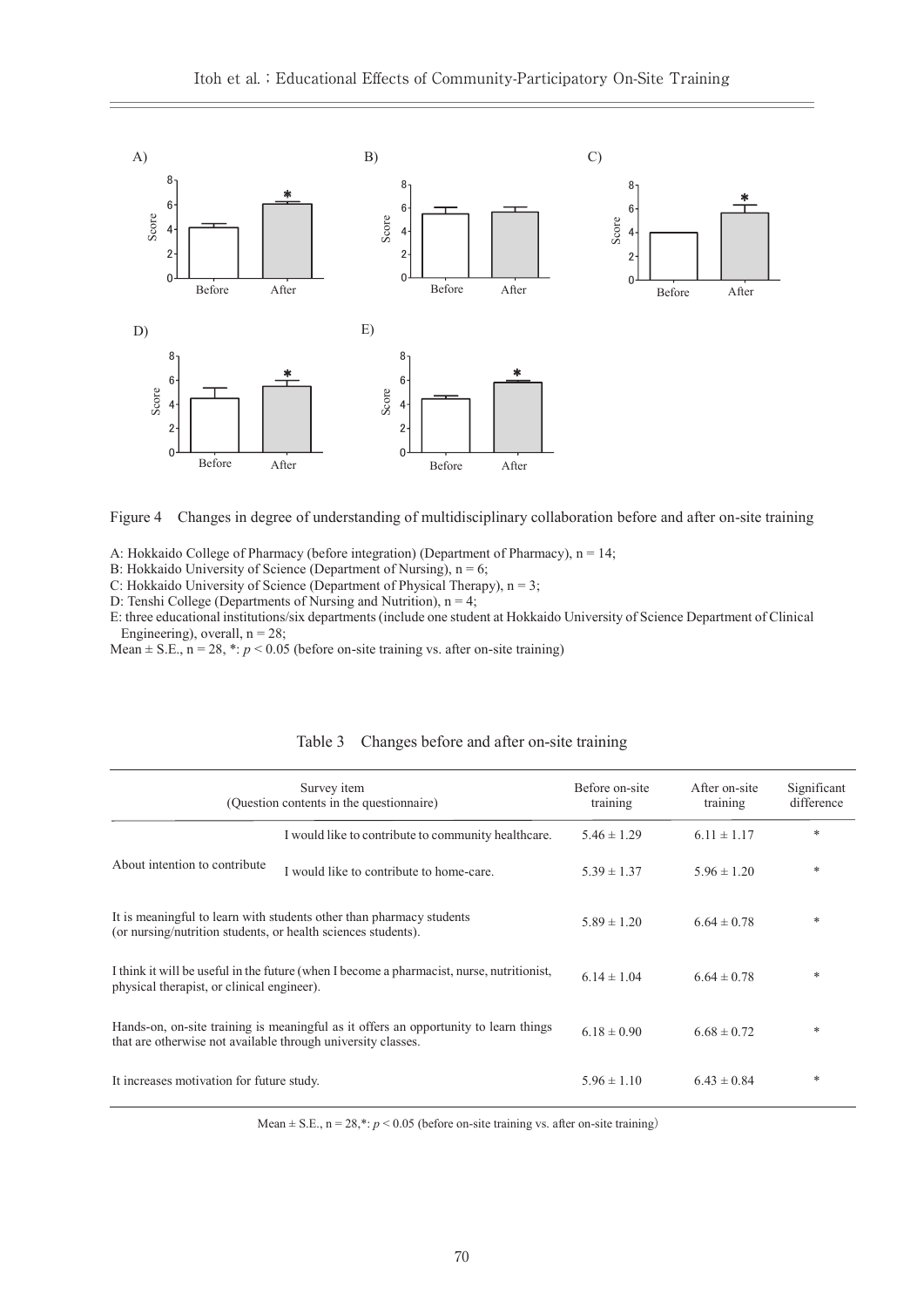awareness of the need was originally high at  $6.39 \pm$ 1.07, whereas the score for the degree of understanding was low at  $4.14 \pm 1.15$ . However, the scores for both were significantly increased after the on-site training  $(6.75 \pm 0.52 \text{ and } 5.46 \pm 0.88,$ respectively) (Table 2).

With respect to "home-care", before the on-site training, the score for the degree of understanding was low  $(4.36 \pm 1.16)$  compared with the score for the degree of awareness of need  $(6.43 \pm 0.92)$ , but after the on-site training, the score for the degree of understanding was significantly increased (5.32  $\pm$ 1.06). However, there was no significant difference in scores for the degree of awareness of need before and after the on-site training  $(6.43 \pm 0.92)$  and  $6.64$  $\pm$  0.73, respectively) (Table 2).

Moreover, with respect to "I would like to contribute to community healthcare" and "I would like to contribute to home-care", significant increases were observed after the on-site training relative to before (from  $5.46 \pm 1.29$  to  $6.11 \pm 1.17$ , and from  $5.39 \pm 1.37$  to  $5.96 \pm 1.20$ , respectively) (Table 3).

Analysis of scores for the degree of understanding of "community healthcare" by department revealed that except Hokkaido University of Science Department of Nursing, all departments showed a significant increase after the on-site training relative to before (Figure 5).

Analysis of scores for the degree of understanding of "home-care" by department revealed that except Hokkaido University of Science Department of Nursing and Physical Therapy, all departments showed a significant increase after the on-site training relative to before (Figure 6).



Figure 5 Changes in degree of understanding of community healthcare before and after on-site training

A: Hokkaido College of Pharmacy (before integration) (Department of Pharmacy), n = 14;

B: Hokkaido University of Science (Department of Nursing),  $n = 6$ ;

C: Hokkaido University of Science (Department of Physical Therapy),  $n = 3$ ;

D: Tenshi College (Departments of Nursing and Nutrition),  $n = 4$ ;

E: three educational institutions/six departments (include one student at Hokkaido University of Science Department of Clinical Engineering), overall,  $n = 28$ ;

Mean  $\pm$  S.E., n = 28,  $\ast$ :  $p$  < 0.05 (before on-site training vs. after on-site training)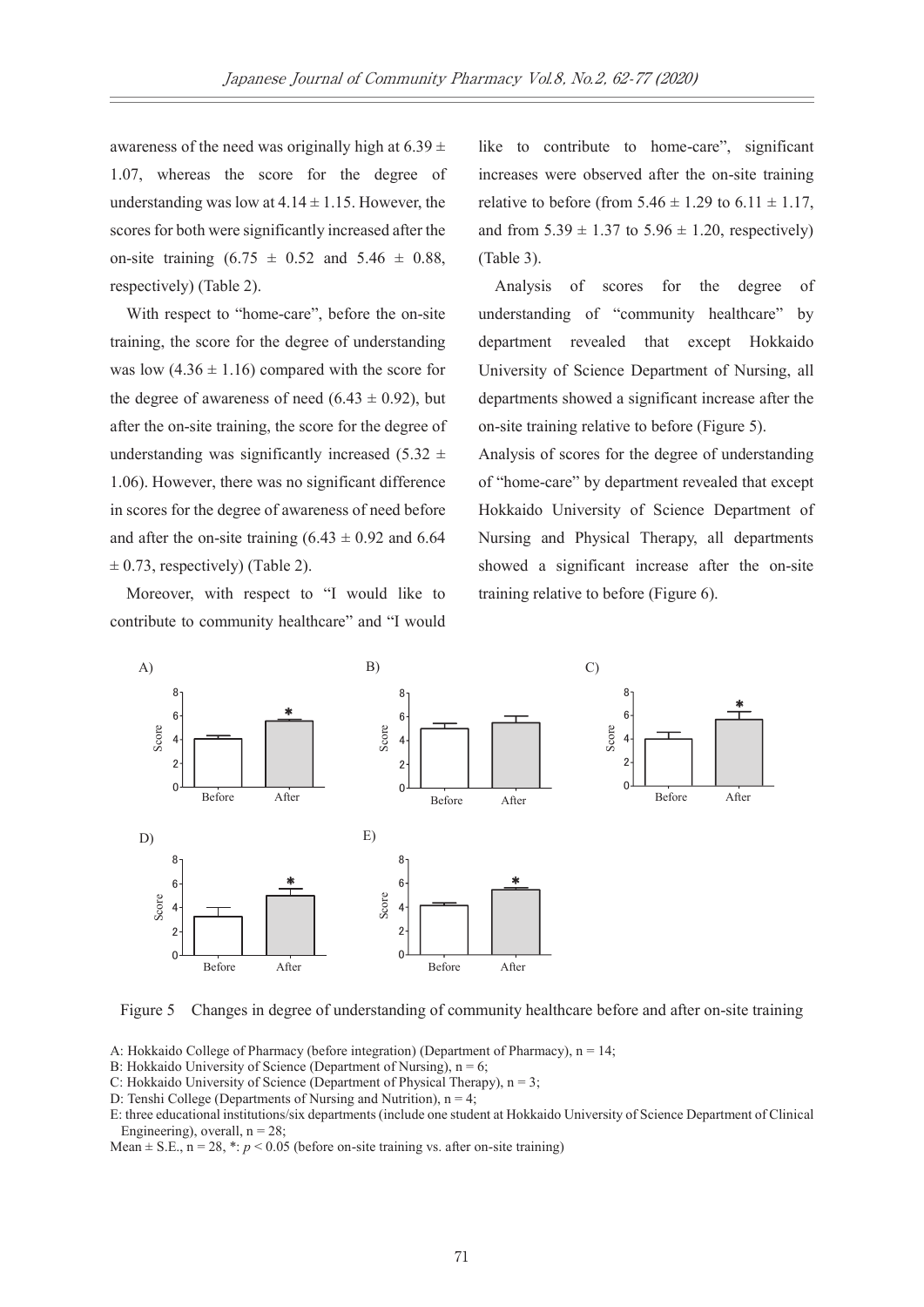

Figure 6 Changes in degree of understanding of home-care before and after on-site training

A: Hokkaido College of Pharmacy (before integration) (Department of Pharmacy),  $n = 14$ ;

B: Hokkaido University of Science (Department of Nursing),  $n = 6$ ;

C: Hokkaido University of Science (Department of Physical Therapy), n = 3;

D: Tenshi College (Departments of Nursing and Nutrition),  $n = 4$ ;

E: three educational institutions/six departments (include one student at Hokkaido University of Science Department of Clinical Engineering), overall,  $n = 28$ ;

Mean  $\pm$  S.E.,  $n = 28$ ,  $\ast$ :  $p < 0.05$  (before on-site training vs. after on-site training)



Figure 7 Educational effects before and after on-site training by keyword presentation

A: Hokkaido College of Pharmacy (before integration) (Department of Pharmacy), n = 14;

- B: Hokkaido University of Science (Department of Nursing),  $n = 6$ ;
- C: Hokkaido University of Science (Department of Physical Therapy),  $n = 3$ ;
- D: Tenshi College (Departments of Nursing and Nutrition),  $n = 4$ ;

Mean  $\pm$  S.E., n = 28,  $\ast$ :  $p$  < 0.05 (before on-site training vs. after on-site training)

E: three educational institutions/six departments (include one student at Hokkaido University of Science Department of Clinical Engineering), overall,  $n = 28$ ;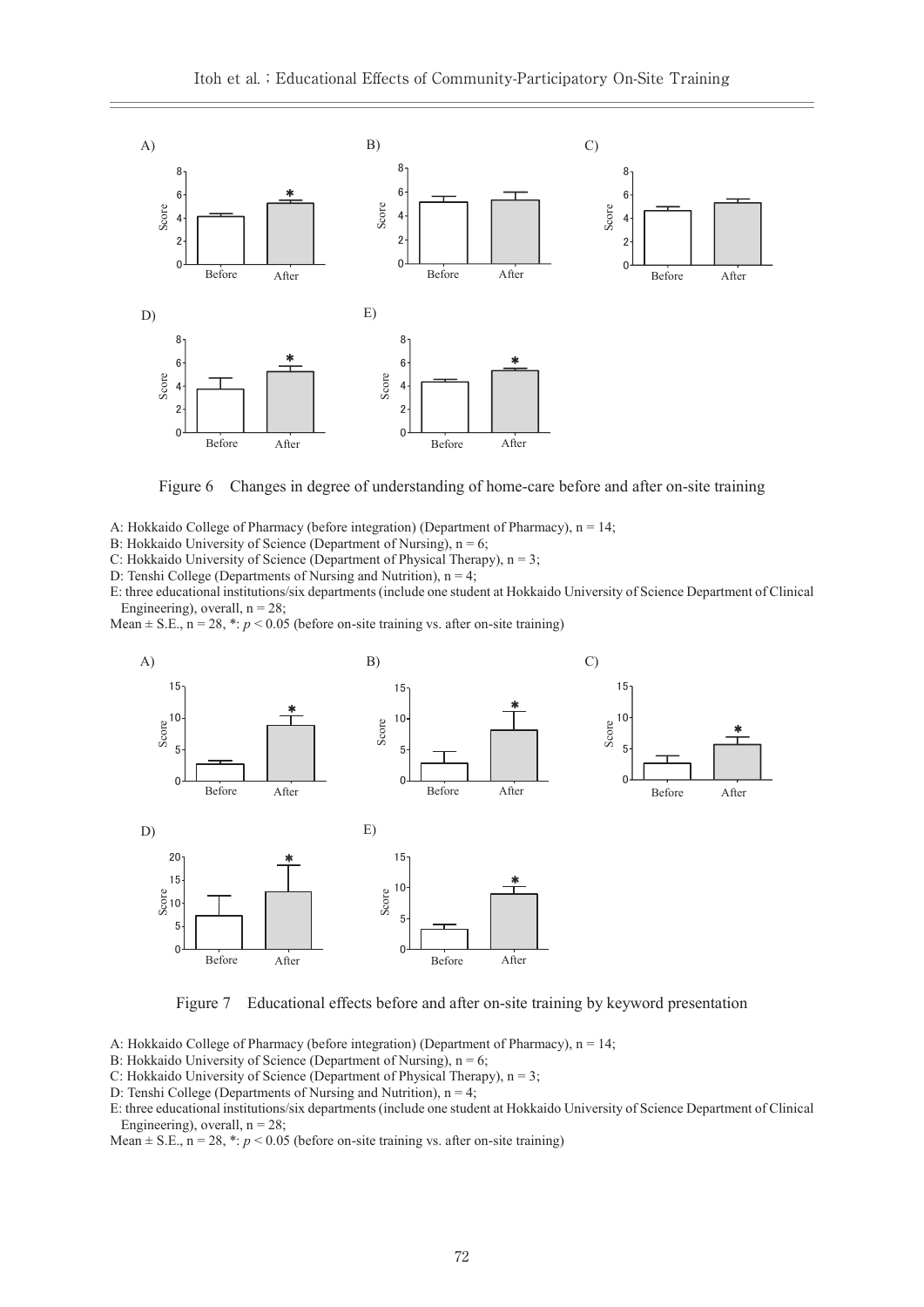5. About on-site training with students from different academic disciplines

With regard to "It is meaningful to learn with students other than pharmacy students (or nursing/nutrition students, or health sciences students)", a significant increase in score was observed after the on-site training relative to before, from  $5.89 \pm 1.20$  to  $6.64 \pm 0.78$  (Table 3).

Moreover, with regard to "It increases motivation for future study", a significant increase in score was observed after the on-site training relative to before, from  $5.96 \pm 1.10$  to  $6.43 \pm 0.84$  (Table 3).

## 6. Keywords related to community healthcare

In terms of the number of keywords that students came up with as relating to community healthcare, significant increases were observed after the on-site training relative to before in HCP Department of Pharmacy, Hokkaido University of Science Departments of Nursing and Physical Therapy, and Tenshi College Departments of Nursing and Nutrition. Among the six departments of the three educational institutions, overall, the score was 3.32  $\pm$  0.80 before the on-site training and 8.96  $\pm$  1.25 after, showing a significant increase (Figure 7).

# **4. Discussion**

The results of the questionnaire survey of the work of each profession in the home-care setting indicated significant increases in scores for the degree of understanding as well as the degree of awareness of the need for "visiting medical care", "visiting nursing care", and "visiting pharmacy care" after the on-site training. When the relationship between the degree of understanding and the degree of awareness of the need for "visiting pharmacy

care" was plotted, a characteristic trend was observed, namely, whereas the scores for the degree of awareness of need were high even before the onsite training, those for the degree of understanding were low. On the other hand, after the on-site training, both scores for the degree of understanding and the degree of awareness of need were high. Moreover, given that there was a further increase in score for the awareness of need, which was originally high, relative to before the on-site training, we presumed that the degree of awareness of need increased even more after the on-site training because of the increase in the degree of understanding relative to before. Similar trends were noted in the scores for "visiting medical care" and "visiting nursing care", suggesting that similar factors to those related to "visiting pharmacy care" might have been involved.

With regard to the role of each profession, the score for the degree of understanding of the "role of each profession (physician, nurse, pharmacist, occupational (physical) therapist, clinical engineer) in the home-care setting" showed a significant increase after the on-site training relative to before. In addition to experiencing the work of each profession, supplementary lectures were provided afterwards, and in some cases, discussions evolved into those related to the importance within communities. This likely helped students better understand the role of each profession.

After the on-site training, the score for the awareness of the need for "multidisciplinary collaboration (physician - nurse - nutritionist pharmacist - occupational (physical) therapist clinical engineer)" was  $6.64 \pm 0.73$ , and that for "information sharing in multidisciplinary collaboration (e.g., conferences)" was  $6.82 \pm 0.61$ ,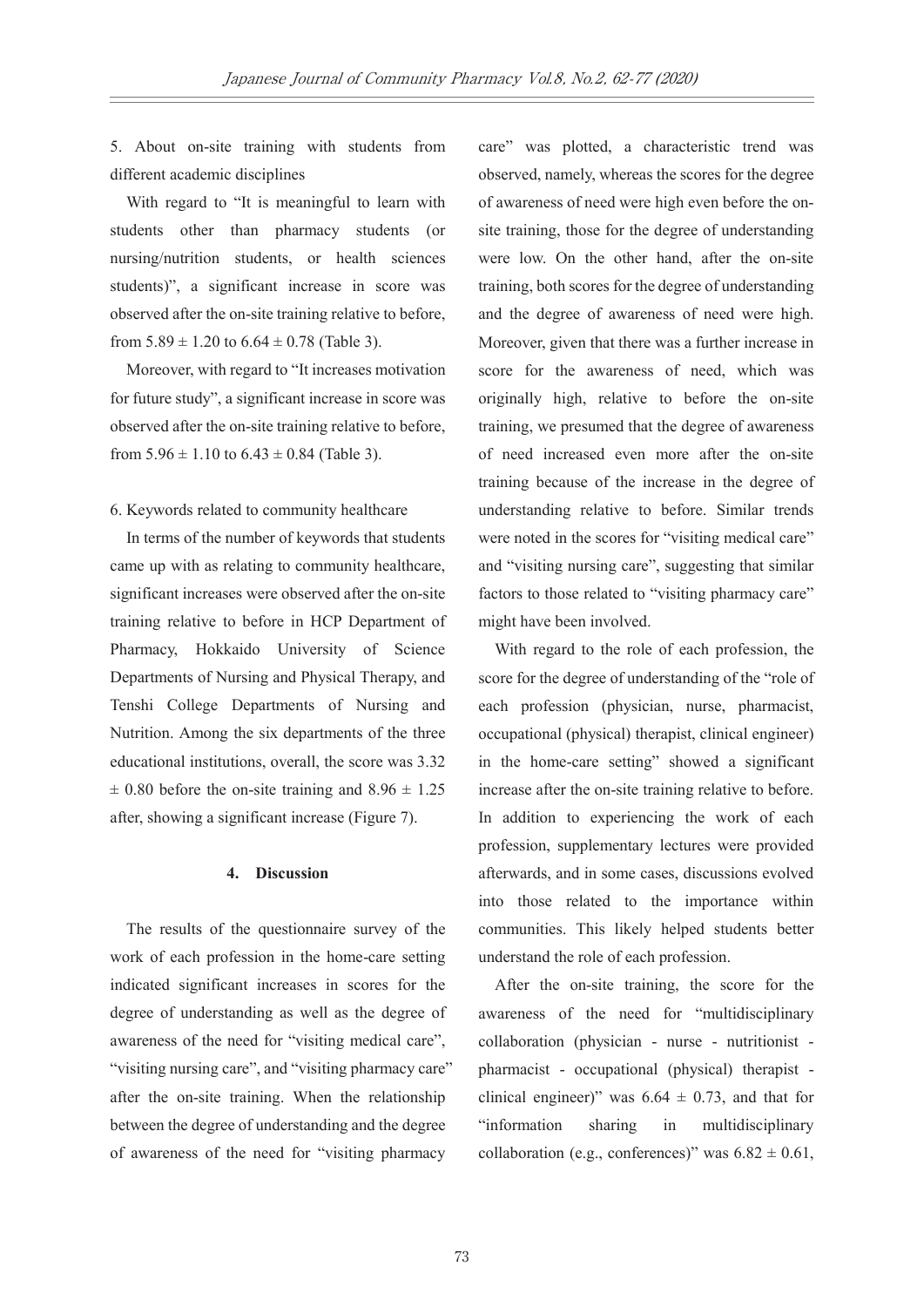which was the highest of all scores in the on-site training. In the on-site training, the multidisciplinary work experience contributed to an increased understanding of multidisciplinary collaboration. This likely resulted in the increased scores after the on-site training, suggesting that the training is useful for learning hands-on the necessity of multidisciplinary collaboration.

In the present study, whereas a significant difference was observed with respect to "information sharing in multidisciplinary collaboration (e.g., conferences)", no significant difference was observed with respect to the awareness of the need for "multidisciplinary collaboration (physician - nurse - nutritionist pharmacist - occupational (physical) therapist clinical engineer)". As a related factor, we noted that the original score (i.e., before the on-site training) for "multidisciplinary collaboration" was  $6.54 \pm 0.79$ , which was the highest of all scores; this might explain why there was no significant difference. Another possibility was that because it was rare to have people of other professions present during work experience particularly in a patient's home, significant differences might not have been detected.

As for the items "it is meaningful to learn with students other than pharmacy students (or nursing/nutrition students, or health sciences students)" and "it increases motivation for future study", the scores were significantly increased after the on-site training relative to before. In addition, during the on-site training, students from different departments acted together in groups, and at the time of discussion as well, they were able to carry out discussions from their respective knowledge bases and perspectives. As such, learning and

discussions with students from different academic disciplines might have further increased their understanding of different professions as well as their awareness of the need for multidisciplinary collaboration.

With regard to "community healthcare", which includes the present on-site training, there were significant increases in scores for the degree of understanding and the degree of awareness of need. Significant increases in scores were also observed for the degree of understanding of "home-care", "I would like to contribute to home-care", and "I would like to contribute to community healthcare" after the on-site training. However, there was no significant difference in the degree of awareness of the need for "home-care". This may be because a high score of  $6.43 \pm 0.92$  was originally noted before the on-site training and the difference was not statistically significant even though the score increased to  $6.64 \pm 0.73$  after.

When the analyses were performed by department (Figures 4 to 6), Hokkaido University of Science Department of Nursing showed no significant differences in scores for the degree of understanding of "multidisciplinary collaboration (physician - nurse - nutritionist - pharmacist occupational (physical) therapist - clinical engineer, Figure 4B)", "community healthcare (Figure 5B)", and "home-care (Figure 6B)", after the on-site training relative to before. This might be because four of the six students had participated in the same on-site training in the previous school year, and also, their scores before the on-site training were high.

Hokkaido University of Science Department of Physical Therapy also showed no significant difference when scores for the degree of understanding of "home-care" before and after the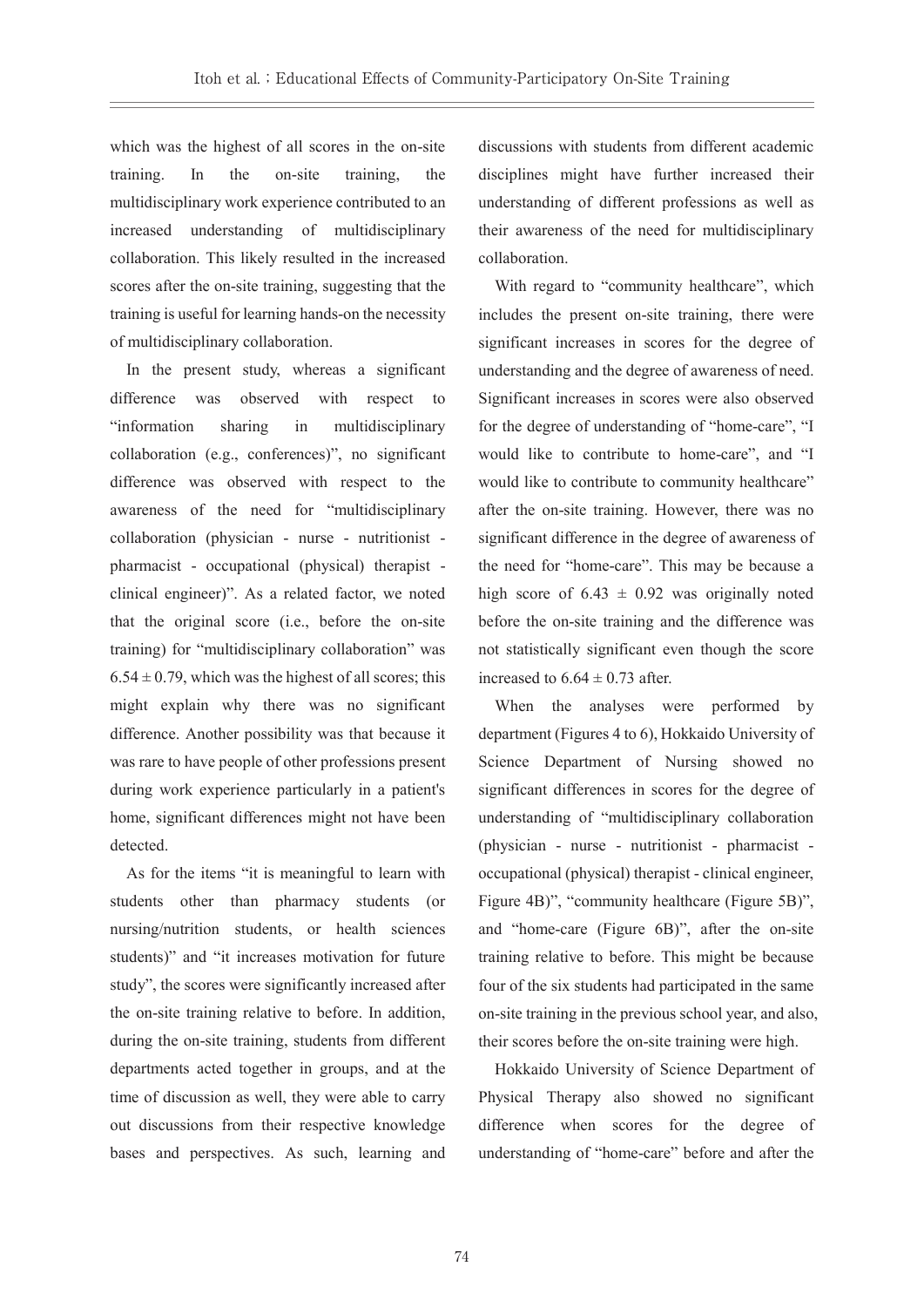on-site training were compared. Hokkaido University of Science Department of Physical Therapy offers a requisite lecture course entitled "Theory of team medical care" in the first semester of the first year, where students learn about teambased healthcare as well as the roles of other professions. It was thus likely that because all students of this Department who participated in the present on-site training were first-year students and had taken the above-mentioned course, their scores were high before the on-site training. This might explain the observed trend.

The results of the questionnaire surveys revealed that many students felt the need for most items, even though their levels of understanding of those items were low before participating in the on-site training. As for the cause, we presumed that because the students have learned about community healthcare and contents related to home-care in other lectures and courses, they might have felt that community healthcare and home-care were necessary; meanwhile, they have not yet acquired a sufficient understanding of the contents due to lack of experience.

Teshima *et al.* reported that among the three educational institutions, a survey targeting students who had taken inter-university credit-exchangeable courses in fields related to home-care and community healthcare revealed that the educational effects of each specialized education were significantly increased in the "lecture plus exercise or practical training group" compared with the "lecture-only group"<sup>6)</sup>.

We presumed that through participation in the onsite training, the students were able to gain awareness of the need accompanied by understanding.

This was also reflected in the presentation of

keywords related to community healthcare, namely, the mean value for all students before the on-site training was  $3.32 \pm 0.80$ , whereas that after was 8.96  $\pm$  1.25. That a significant increase was observed in scores across all the three institutions suggested that objective evaluation was feasible.

In addition, the number of keywords presented before and after the on-site training by students of Tenshi College was larger than that by students of the other institutions. This could be attributed to the fact that one of the four students of Tenshi College had a deep interest in community healthcare and did self-study prior to the training. The fact that this student's scores before and after the on-site training were extremely high at 20 and 29, respectively, was considered one of the factors contributing to the large number of keywords. The scores before and after the on-site training for only the other three students were  $3.00 \pm 3.00$  and  $7.00 \pm 3.61$ , respectively, and were almost the same as the average scores for all students of  $3.32 \pm 0.80$  and  $8.96 \pm 1.25$ , respectively. The above-mentioned possibility was further inferred on the basis of these findings.

Currently, multidisciplinary collaborative education has been introduced as part of undergraduate education in many medical universities, as well as in universities that have a faculty of pharmaceutical sciences<sup> $7-10$ </sup>. There are several learning methods for multidisciplinary collaborative education and in many cases, problem-based learning  $(PBL)^{11-13}$ , case study<sup>9</sup>), and role play<sup>14)</sup> are used; however, on-site training is rarely offered<sup>10</sup>. Moreover, there are few instances in which multidisciplinary collaborative education is offered with the Faculty of Pharmaceutical Sciences at the core, and only a few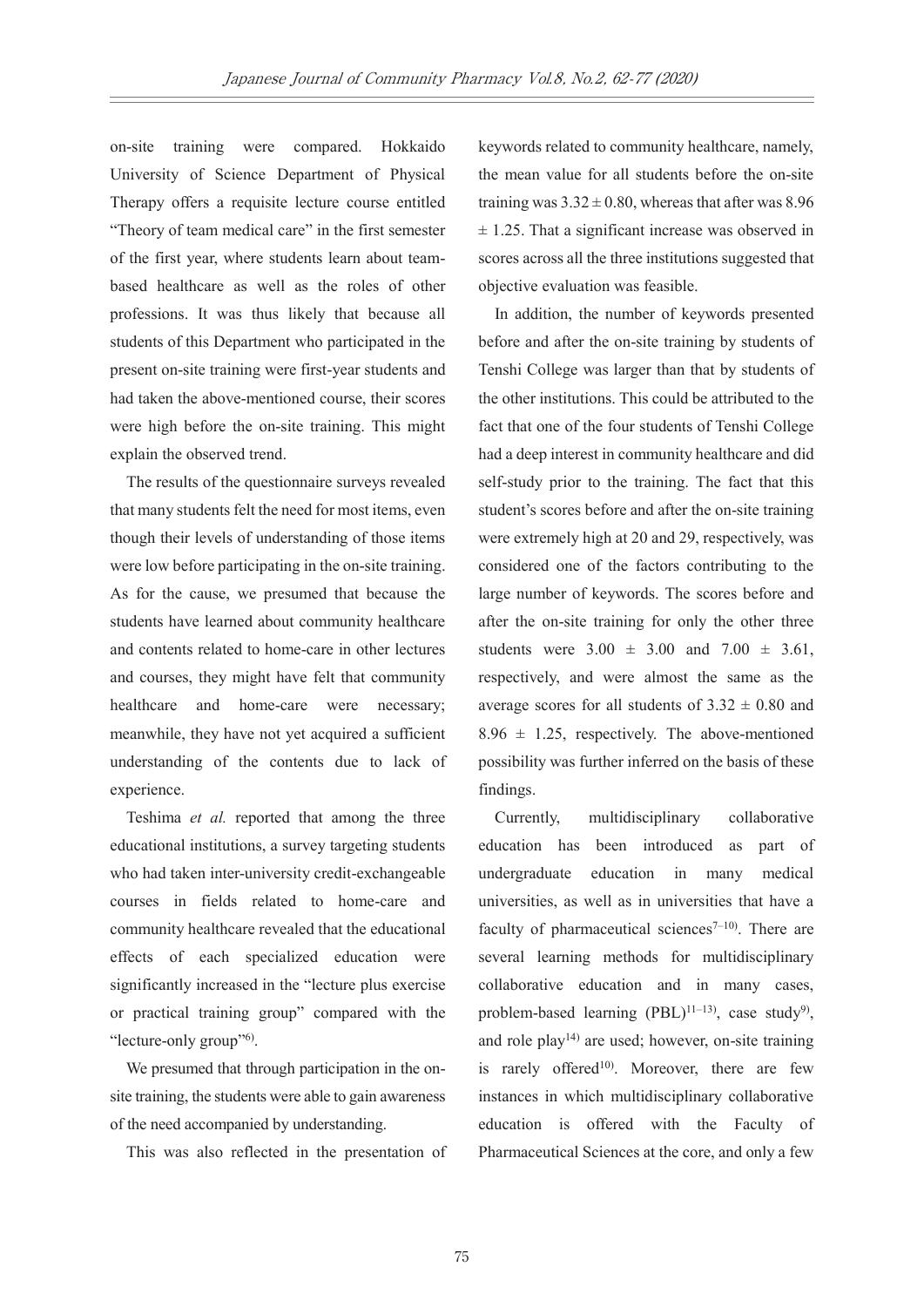cases have examined its educational effects $9, 11, 14$ .

Ogura *et al*. showed that in first-year professional collaborative education using the PBL style, organizing groups among students from four faculties (Faculties of Medicine, Dentistry, Pharmaceutical Sciences, and Health Sciences) and six departments was effective in promoting mutual understanding among students $13$ ).

In our present study as well, we showed that conducting hands-on practical training of students from six departments by organizing them into groups had valid educational effects.

We think that a comprehensive understanding of community healthcare was gained through the following approaches. First, in order to deepen understanding of the local community, on-site training was conducted with focus on home-care, which involved visiting various homes rather than limiting training to only a single facility. Second, students not only learned the contents of work of respective professions but also experienced multidisciplinary collaboration. Third, in addition to on-site training, a pre-training lecture, postexperience supplementary lectures, and discussions were carried out, which might have enabled students to learn while retaining knowledge they have acquired.

The results of the on-site training and questionnaire surveys suggested that students were able to understand the importance of multidisciplinary collaboration through comprehensive experience of community healthcare involving multiple departments in Yubari City, where community healthcare has been proactively implemented.

It is considered that by conducting the on-site training, it may be possible to develop professionals who are capable of playing a key role in collaboration with society, through comprehensive learning of team-based healthcare centered on home-care. In terms of contribution to community healthcare, we would like to enhance the awareness of the need in future learning.

#### **References**

- 1) Ministry of Health, Labour and Welfare: Integrated Community Care System. <https://www.mhlw.go.jp/stf/seisakunitsuite/ bunya/hukushi\_kaigo/kaigo\_koureisha/chiikihoukatsu/>, cited 16 March, 2020.
- 2) Ministry of Health, Labour and Welfare: Promotion of the Team Approach in Medical Care by Collaboration and Cooperation of the Medical Staff <http://www.mhlw.go.jp/shingi/2010/05/dl/s0 512-6h.pdf>, cited 16 March, 2020.
- 3) Model Core Curriculum for Pharmacy Education, FY2013 revised version.  $\lt$ https://www.mext.go.jp/a\_menu/01\_d/08091 815.htm>, cited 16 March, 2020.
- 4) Itoh Y, Bandoh T, Ikemoto Y, Kojima T, Yamaguchi S, Yokota K, Yonai M, Ono M, Satoh K, Matsuhira T, Sasaki M, Anzai N, Itoh M, Ikeda K, Yamaguchi T, Satoh H, Sudou T, Narumi S, Okazaki M, Shimamori Y, Watanabe K, Hayase Y, Hiura M, Hiura Y, Morita H, Hatta M, Nagamori K, Murakami T, Introduction and Evaluation of the Efficacy of Community-based On-site Learning of Pharmacy Services, Jpn. J. Pharm. Health Care Sci., 2013; 39: 413-422.
- 5) Bandoh T, Community Home Healthcare in 6- Year Pharmacy Education, Yakugaku Zasshi,